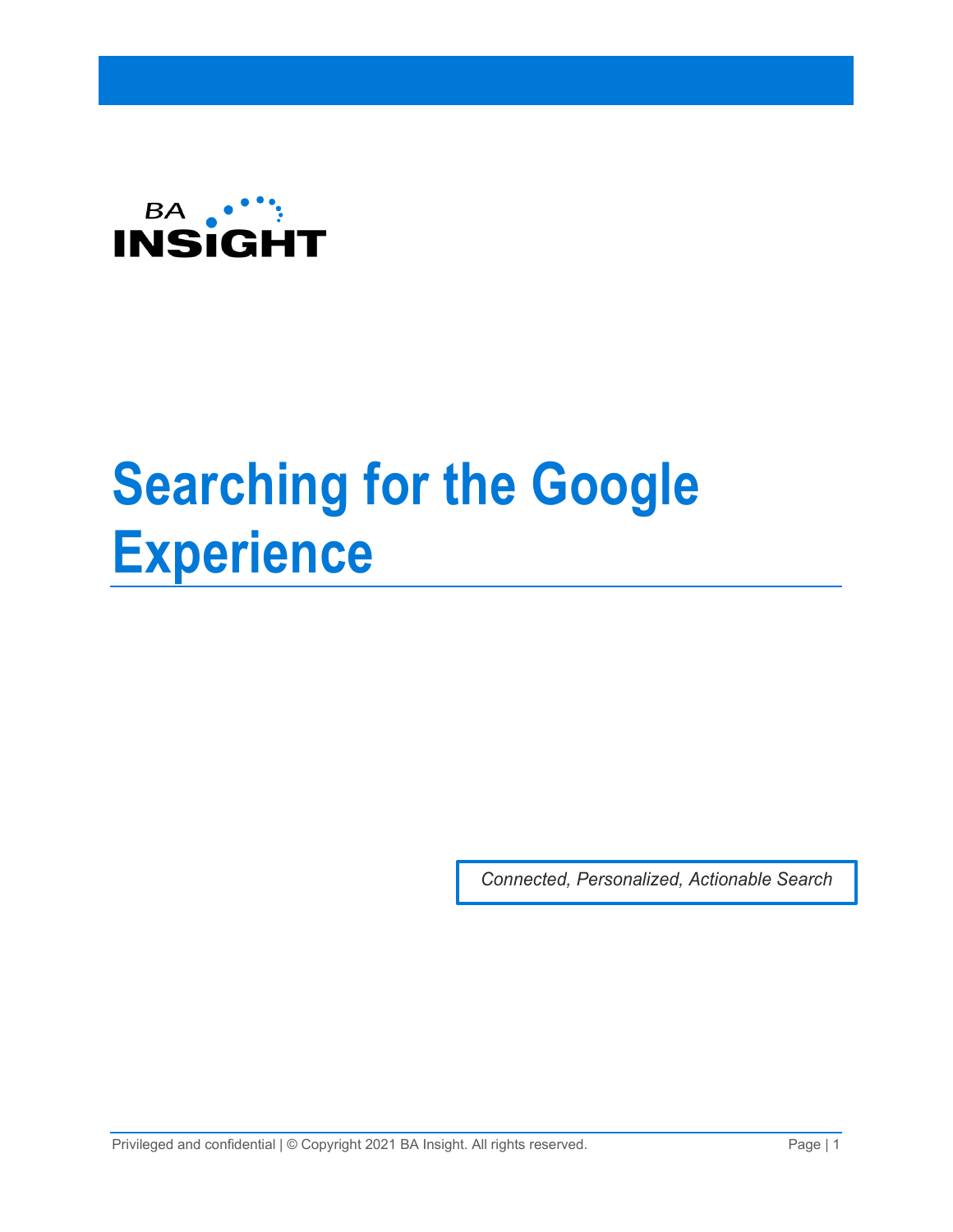## **Introduction**

Who would have ever imagined the impact Google was going to have on our lives? Imagine trying to find information on the web – any type of information – without Google? The Google search bar is continuously being improved to help anybody, anytime, anywhere, on any device, find information wherever it is in the world.

Sadly, enterprise-driven search, whether it is for employees, clients, or website visitors, does not deliver a comparable experience. In most cases it is not easy to find needed information, leading to productivity loss, frustration, and poor brand perceptions.

Nowadays, the search experience people strive for is for it to be "Google-like". They want a satisfying search experience that helps them be more productive, reduces duplication of effort, and increases engagement. It is much easier to use a search bar that brings you the information you asked for instead of searching system by system. Until recently, providing a Google-like search experience within an enterprise has been difficult. However, with technology innovations, it is now easier than ever to duplicate this experience.

# **Bringing the Google Search Experience Internally**

Following are some of the key items that have made Google such a useful solution. These are compared to the current situation in most of today's enterprises, highlighting how you can innovate to bring the Google search experience internally:

#### **1. Infrastructure connectivity**

- $\circ$  Google: Since the web is interconnected, Google is literally able to search the world.
- o Enterprises: Also use state of the art technology networks and connectivity, continuing to make investments to keep up with the ever-changing world.

#### **2. Information connectivity**

- $\circ$  Google: There are no silos on the web, so you don't have to go site to site to find information. The Google search bar does the work to find the information, regardless of where it is.
- $\circ$  Enterprises: This is not true in most enterprises. Team members either need to know where to go or search system-by-system, using different systems and interfaces, each with its own quirks. Emulating the web and connecting information to a unified interface is the first step to providing a Google-like experience.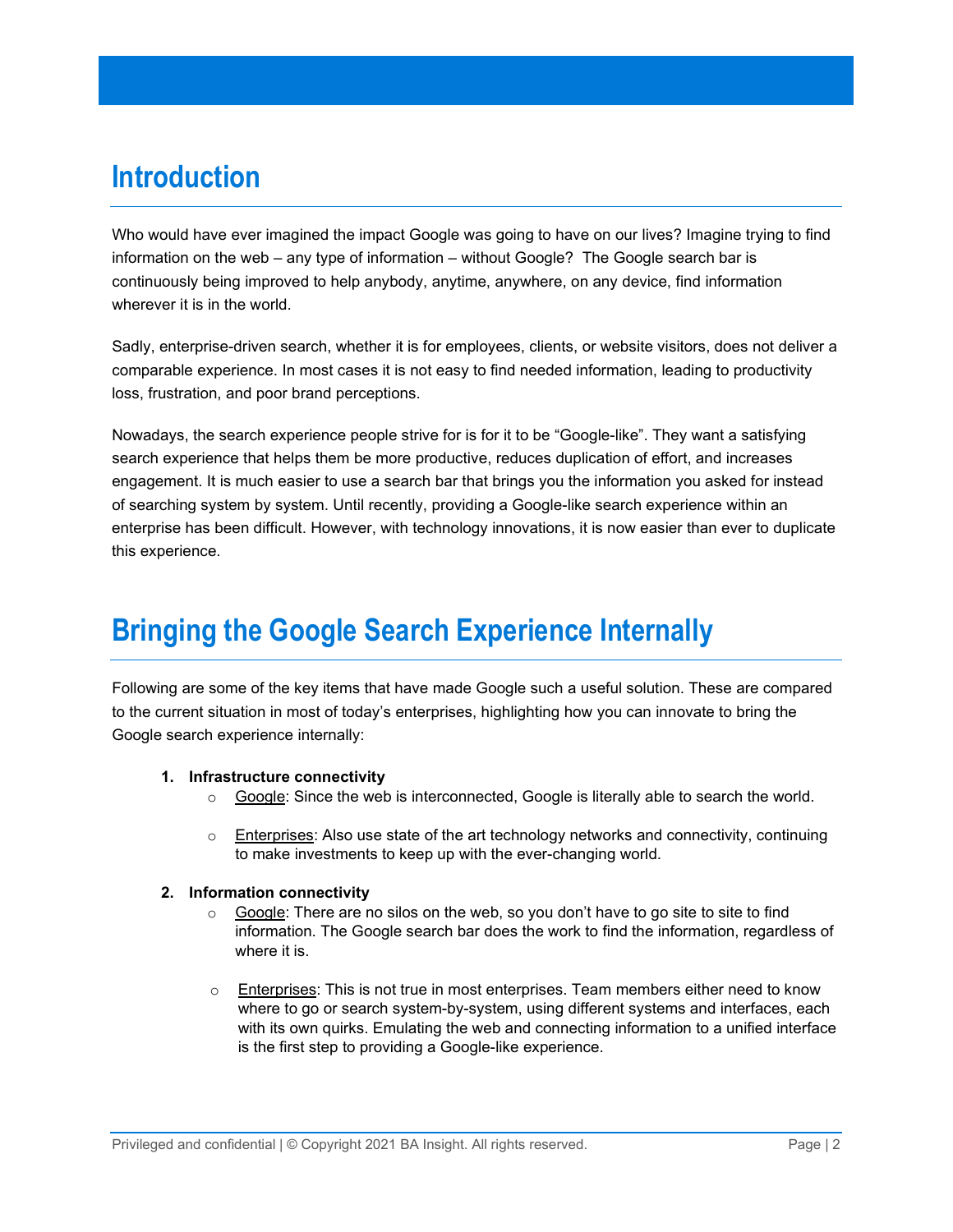#### **3. Relevancy**

- $\circ$  Google: On the web, if it's not on the first page, then there is a good chance it won't be found. As much as a lot of it is Google 'magic', the reality is that if the content isn't tagged, it won't be on the first page. The SEO industry came about specifically to address this issue, and organizations make investments to tag web pages so they can be found.
- o Enterprises: The state of tagging information within an enterprise is poor. There are a variety of systems, each with their own set of issues. User tagging doesn't work, older information is not tagged, and there is no SEO for the enterprise. This gets exacerbated because the tags need to represent the totality of a document, compared to the web, where tags are per page. Without tagging, users cannot find the right documents and the first-page results won't be relevant. Enterprises must have an emphasis on using technology to automate document understanding and tagging. The best-in-class approach is to tag information automatically as part of connecting systems to a search engine. In some cases, like the document management systems (DMS), auto-tagging can be done directly within the DMS with technologies like [AutoClassifier.](https://www.bainsight.com/classification/)

#### **4. Single versus multiple indices**

- $\circ$  Google: The web is a combination of single and multiple indices. Many sites have their own index, but Google can federate across multiple indices with a great user experience. Amazon, for example, has its own search engine, as does Expedia, and then there is Google. When you conduct a search, multiple results are merged at search time for a seamless search experience.
- $\circ$  Enterprises: A decade ago, federation/search time merge had an awful reputation, but things have changed. New search engines are open and flexible, and many new application platforms use modern search engines and have APIs that remove the 'lowest common denominator' impact on users, which was the case many years ago. A web-like [hybrid approach](https://www.bainsight.com/media/Whitepapers/Hybrid-Federated-Search-Whitepaper-Final.pdf) is the way to go, where the live DMS search index is merged with a second index that is rich with information from a variety of other enterprise systems. There are huge advantages to this approach as the freshness of the indices provides updated results, and the lifetime cost and burden on IT are much lower.

#### **5. Searching**

- $\circ$  Google: On the web you can use keywords and sentences to search, make typos, view previous searches, and still find relevant information. Search-as-you-type understands your intent and helps navigate you. Also, analytics helps organizations make intelligent decisions about improving search.
- o Enterprises: NLP technologies such as Microsoft Cognitive Services, Amazon Comprehend and Open-Source Technologies like Rasa and spaCy, along with backend analytics, enable organizations to emulate what Google does.